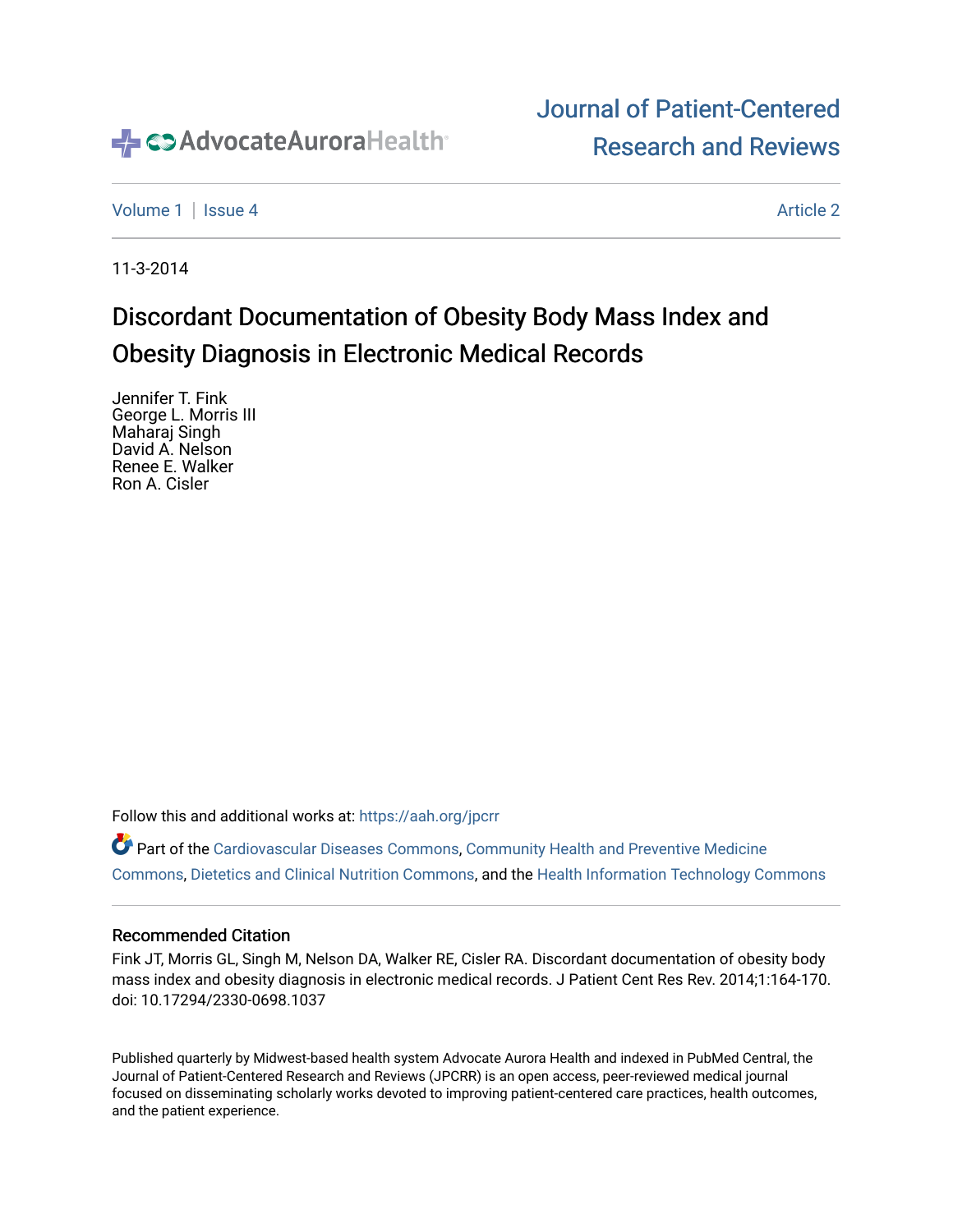# Discordant Documentation of Obesity Body Mass Index and Obesity Diagnosis in Electronic Medical Records

Jennifer T. Fink, PhD,<sup>1,2,3</sup> George L. Morris III, MD,<sup>1,2,4</sup> Maharaj Singh, PhD,<sup>1</sup> David A. Nelson, PhD,<sup>5</sup> Renee E. Walker, DrPH, <sup>2,4</sup> Ron A. Cisler, PhD<sup>1,2,3,4,6</sup>

*1 Aurora Health Care, Milwaukee, WI*

*2 Center for Urban Population Health, Milwaukee, WI*

*3 Department of Health Informatics & Administration, University of Wisconsin-Milwaukee, Milwaukee, WI 4 Zilber School of Public Health, University of Wisconsin-Milwaukee, Milwaukee, WI*

*5 Department of Family and Community Medicine, Medical College of Wisconsin, Milwaukee, WI*

*6 Department of Population Health Sciences, University of Wisconsin School of Medicine and Public Health, Madison, WI*

### **Abstract**

**Purpose:** This study examined concordance between presence of obesity body mass index (BMI), defined as BMI  $\geq$  30, in the patient's electronic medical record (EMR) and a documented diagnosis of obesity.

**Methods:** We conducted a retrospective review of the EMR in a large health care system for a 1-year period (2012). A total of 397,313 patients met the study criteria of having at least one physician visit, being at least 18 years of age, and not being pregnant. Of those, 158,327 (40%) had a recorded  $BMI \geq 30$ . We examined the EMR of these obese patients to determine whether a diagnosis of obesity was recorded, and whether demographics or comorbid diagnoses impacted the likelihood of a recorded obesity diagnosis.

**Results:** Obesity appeared on the EMR problem list for only 35% of patients with BMI  $\geq$  30. Obesity diagnosis was documented more frequently in women, middle-aged patients and blacks. The presence of some comorbidities (e.g. sleep apnea, hypertension, diabetes) led to significantly more frequent diagnosis of obesity. There was a significant positive association between the number of comorbid diagnoses per patient and an obesity diagnosis appearing on the problem list. **Conclusions:** Obesity remains underrecorded in the EMR problem list despite the presence of obesity BMI in the EMR. Patient demographics and comorbidities should be considered when identifying best practices for weight management. New practices should be patient-centered and consider cultural context as well as the social and physical resources available to patients – all crucial for enacting systems change in a true accountable care environment. (*J Patient-Centered Res Rev.* 2014;1:164-170.)

### **Keywords**

obesity, body mass index, electronic medical record, comorbidities, weight management

#### **Introduction**

Obesity, and its corresponding economic impacts, remains a public health crisis in the United States, with 64% of adults (approximately 145 million) either overweight or obese.1 National survey data indicate that occurrence has gradually increased over the past three decades, although disparities exist between population groups.<sup>2</sup> Current evidence suggests the prevalence is likely to remain on the rise.<sup>3</sup> Using a simulation model to predict the economic and public health impact of obesity, Wang and colleagues estimated there will be 65 million more American adults with obesity by 2030. This increase will be associated with decreased quality of life and disability-free life years, increased diagnoses of fatal and nonfatal diseases, and greater use of health services. It is anticipated that the economic burden of treating obesity and related chronic diseases will increase by \$48-66 billion per year in the United States.<sup>4</sup> Because the goals for Healthy People 2010 of reducing obesity prevalence in adults to 15% and in children to  $5\%$  were not met,<sup>5</sup> younger American generations may indeed have a shorter life expectancy than their parents if this obesity epidemic is not controlled.<sup>6</sup>

The U.S. Preventive Services Task Force developed recommendations on a broad range of preventive health care services for primary care physicians and, in 2003, recommended that physicians "screen all adult patients for obesity and offer intensive counseling and behavioral interventions to promote sustained weight loss for obese adults."7 These recommendations were based on evidence that intensive counseling can promote modest sustained weight loss and improved clinical outcomes. For example,

Correspondence: Jennifer T. Fink, PhD, 2400 E. Hartford Avenue, NW Quadrant Building B, Room #6455, Milwaukee, WI, 53201, Phone: 262-323-9393, Email: jennifer.fink@aurora.org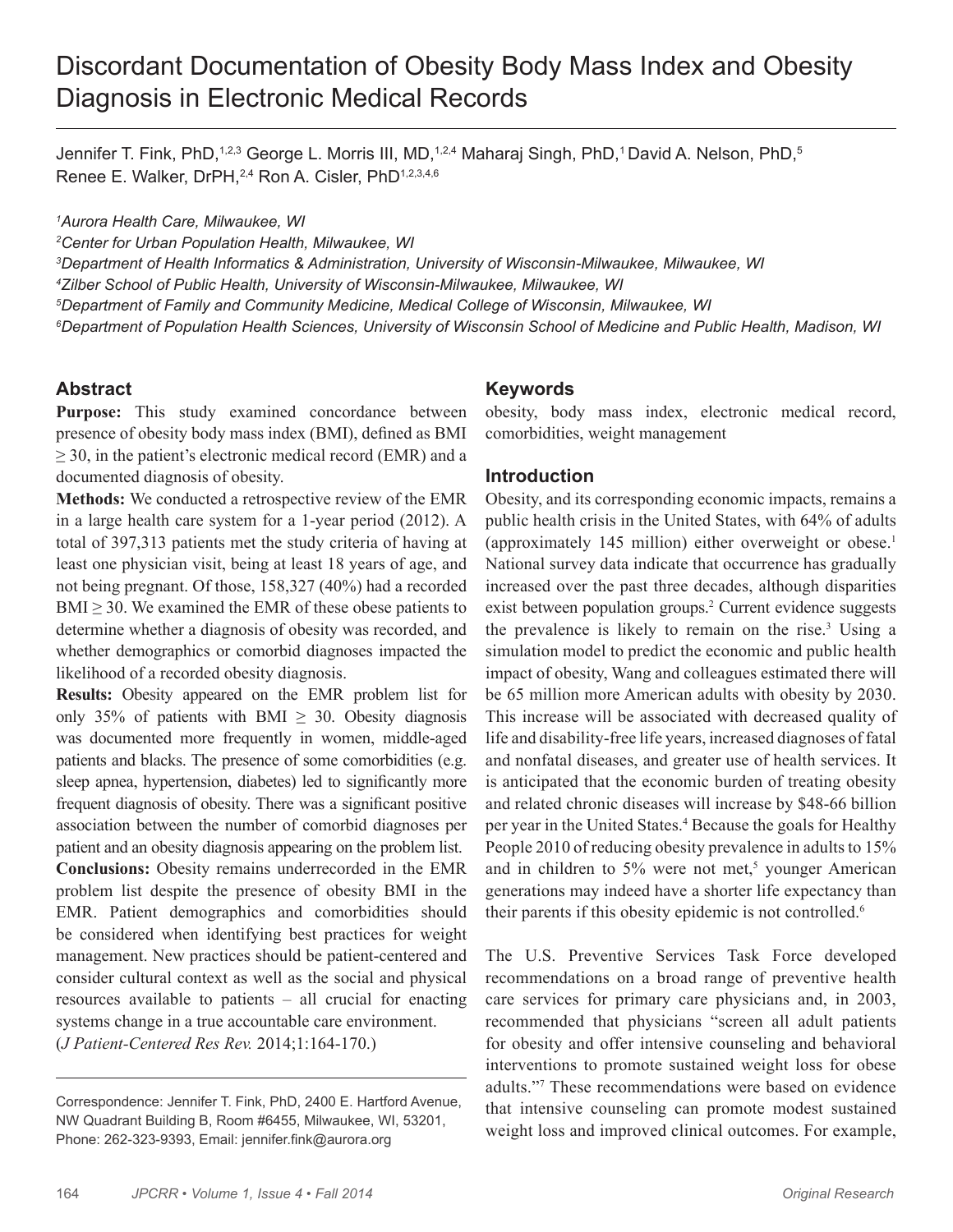a modest reduction in weight by 5-10% of initial body weight has been shown to improve cardiovascular disease and reduce diabetes complications often associated with obesity.<sup>8</sup>

Guidelines from health experts such as the World Health Organization, National Institutes of Health, and the U.S. Preventive Services Task Force support the classification and assessment of obesity as an essential component of patients' medical care.7,9,10 The classification of obesity begins with a determination of body mass index (BMI), calculated as weight in kilograms divided by height in meters squared, with BMI  $\geq$  30 defined as obese and BMI 25-29.99 as overweight. Because obesity is associated with almost a 30% increase in overall mortality, $11$  it is extremely important for physicians to identify and manage this condition. Physicians have a significant role in diagnosing and counseling patients with obesity, as their recommendations are an integral initial step in the process to address weight loss through increased physical activity and attention to nutrition.12,13 Several studies<sup>14-16</sup> have demonstrated that physicians often fail to identify, diagnose and manage obesity. In turn, physicians often fail to recommend or refer obese patients to evidencebased treatment.

Numerous reasons and issues relate to a lack of referral for treatment for weight management by physicians, but three common ones are a lack of authoritative information,<sup>17</sup> frustration by physicians from what they perceive as a lack of motivation on the part of their patients,<sup>18</sup> and that the best way to go about addressing obesity is not yet known.<sup>16</sup> National survey results indicate that approximately 58% of patients with obesity do not receive any counseling to address obesity.19 Despite limitations on long-term solutions to address this issue, more can be done in the short term.

Prior to recommending treatment options, a first step to address the issue of obesity is to identify the condition and ensure that it is documented and then placed on the problem list within the health record of the patient. Research has found that with greater regular use of electronic medical records (EMR), obesity is more likely to be recorded in the medical record.<sup>20</sup> In turn, when a diagnosis of obesity appeared on the problem list, physicians were more likely to address the issue with patients.<sup>16,21</sup> However, the literature is incomplete because study sample sizes often were small and completed within smaller settings, like a residency program.21,22 Limited information exists to explore this issue on a larger systemwide scale.

The purpose of this project was to examine the concordance between obesity BMI (BMI  $\geq$  30) in the patient's EMR and a diagnosis of obesity in the EMR (i.e. presence of obesity on the EMR problem list – 2012 ICD-9-CM diagnosis code 278.00 for "Obesity, unspecified" and 2012 ICD-9-CM diagnosis code 278.01 for "Morbid obesity"). Based on a review of the literature, we suspected that our health system may have the same issues in not diagnosing obesity when BMI is  $\geq 30$ .<sup>14-16</sup> For example, Banerjee and colleagues found that 36% of obese patients had obesity noted on their problem list;16 and Waring and colleagues found that obesity was documented in 39% of mildly obese patient charts, although it was noted in 77% of moderately/severely obese patient charts.15 This discordance is a significant problem when it comes to addressing the chronic condition of obesity. Bardia and colleagues found that most obese patients do not have a diagnosis of obesity or an obesity management plan.<sup>23</sup> We retrospectively accessed records of patients seen at our institution in 2012 who had a BMI documented in the EMR and a physician visit within 2012. In addition to examining the concordance between  $\text{BMI} \geq 30$ and obesity diagnosis, we assessed the various demographic and concurrent comorbid diagnoses that might influence a recorded diagnosis of obesity for patients with  $BMI \geq 30$ .

# **Methods**

# *Data Sources and Patient Characteristics*

This study is a retrospective review of our institution's EMR from January 1, 2012, to December 31, 2012, and was approved by the local institutional review board. Aurora Health Care is a large health care organization headquartered in Milwaukee, Wisconsin; its fully integrated EMR includes more than 4 million patient records from 15 hospitals and 155 clinics located throughout eastern Wisconsin.

We reviewed all patients who had a documented BMI in their EMR as well as at least one physician visit in 2012. We used data from the patient's first visit in 2012 only in order to avoid duplication of patients. We included patients who were 18 years of age or older as of January 1, 2012. We excluded all women who were pregnant at any time within this time frame by excluding those with ICD-9 code of V22.2. In total, 397,313 patients within Aurora's EMR met the study criteria. Of those, 158,327 (40%) had a BMI  $\geq$  30.

We selected comorbid diagnoses of diabetes, hypertension, sleep apnea, hyperlipidemia, coronary artery disease and osteoarthritis to determine if patients with these chronic health conditions increased the likelihood of obesity recorded on the problem list. We chose these chronic health conditions based on their documented association with obesity.<sup>7</sup>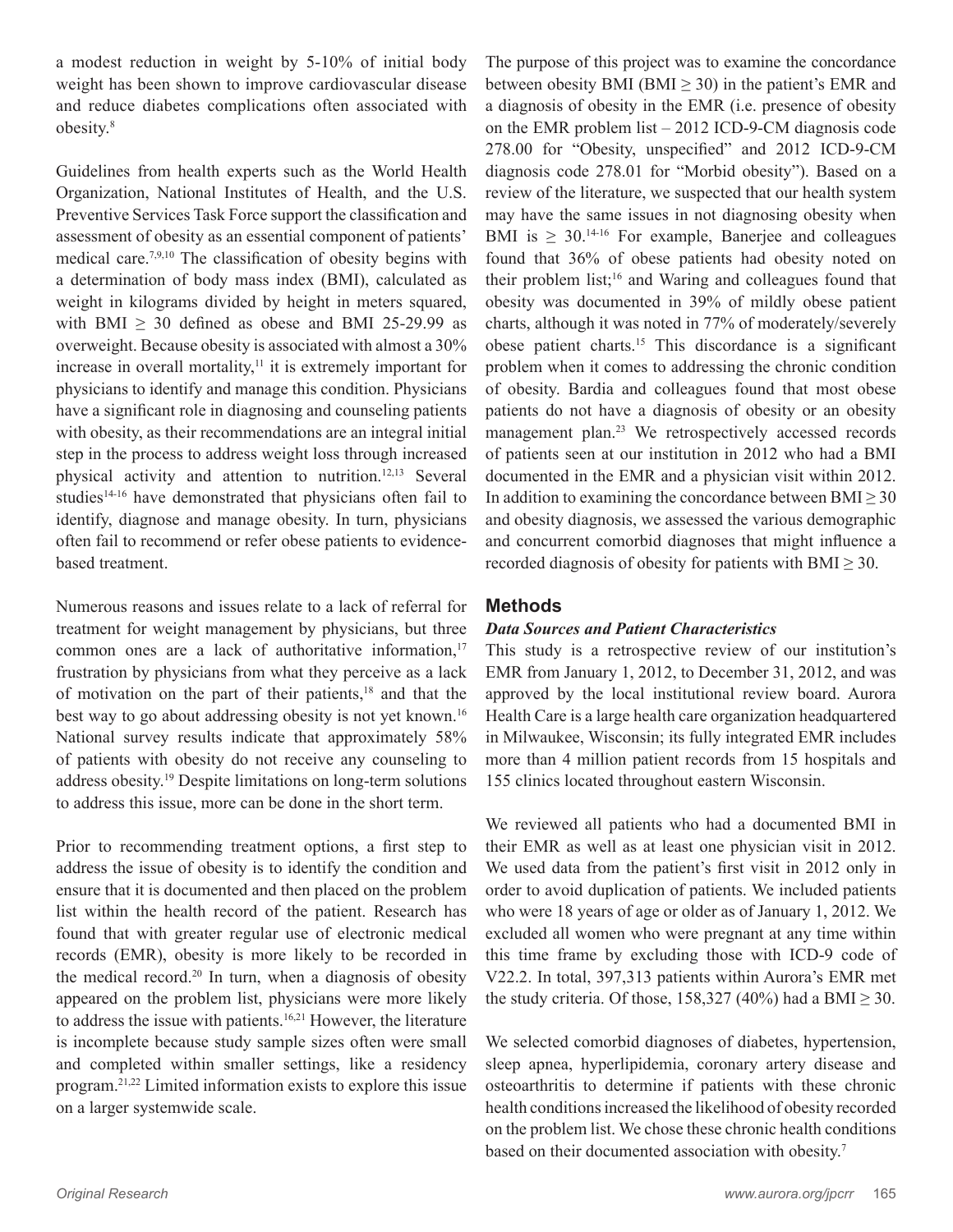|  |  |  |  | <b>Table 1.</b> Distribution of patient demographics across five categories of body mass index |  |  |  |  |
|--|--|--|--|------------------------------------------------------------------------------------------------|--|--|--|--|
|--|--|--|--|------------------------------------------------------------------------------------------------|--|--|--|--|

| <b>Body mass index</b> |              |               |               |                       |  |  |
|------------------------|--------------|---------------|---------------|-----------------------|--|--|
| Underweight            | Acceptable   | Overweight    | <b>Obese</b>  | <b>Morbidly obese</b> |  |  |
|                        |              |               |               |                       |  |  |
| 6,623(3%)              | 69,080 (30%) | 63,331 (28%)  | 68,159 (30%)  | 22,475 (10%)          |  |  |
| 3,994(2%)              | 33,055 (20%) | 62,713 (37%)  | 57,205 (34%)  | 10,373 (6%)           |  |  |
|                        |              |               |               |                       |  |  |
| 4,496 (4%)             | 37,843 (35%) | 30,624 (28%)  | 26,809 (25%)  | 8,261(8%)             |  |  |
| 2,787(2%)              | 36,898 (21%) | 56,031 (32%)  | 63,118 (36%)  | 17,974 (10%)          |  |  |
| 3,347(3%)              | 27,478 (24%) | 39,482 (35%)  | 35,524 (32%)  | 6,641(6%)             |  |  |
|                        |              |               |               |                       |  |  |
| 1,131(3%)              | 7,485 (17%)  | 11,764 (27%)  | 16,767 (39%)  | 6,404(15%)            |  |  |
| 8,448 (3%)             | 85,026 (27%) | 103,164 (32%) | 99,213 (31%)  | 24,589 (8%)           |  |  |
| 281 (5%)               | 2,327 (37%)  | 2,087 (34%)   | 1,291 (21%)   | 237 (4%)              |  |  |
|                        |              |               |               |                       |  |  |
| 9,786(3%)              | 94,052 (26%) | 114,540 (32%) | 113,951 (31%) | 30,083 (8%)           |  |  |
| 398 (2%)               | 4,080 (20%)  | 6,082(34%)    | 7,238 (36%)   | 1,772 (9%)            |  |  |
|                        |              |               |               |                       |  |  |

*Note: Subpopulations for gender, race and ethnicity characteristics do not total the overall study population (N=397,313) due to missing data in the electronic medical records.*

Table 1 provides the general demographic breakdown of all 397,313 patients with a recorded BMI as well as subcategories of patients representing *underweight* (BMI < 19 for women; BMI < 20 for men), *acceptable* (BMI  $= 19$  to 24.99 for women; BMI  $= 20$  to 24.99 for men), *overweight* (BMI = 25 to 29.99), *obese* (BMI = 30 to 39.99) and *morbidly obese* (BMI  $\geq$  40). Demographic information included gender, age, race and ethnicity. Proportionately, men (78%) had greater issues with being overweight, obese or morbidly obese than women (67%). Younger patients were proportionately less likely to be overweight or obese/ morbidly obese (61%) than both elderly patients (73%) and middle-aged patients (77%), although all age group categories were unacceptably high in BMI weight. Black patients had the highest proportion of overweight or obese/ morbidly obese (80%), followed by whites (70%) and patients in other racial categories (58%). Finally, Hispanic patients, proportionately, had greater issues with being overweight or obese/morbidly obese (78%) than non-Hispanic patients (71%).

#### *Statistical Analyses*

We examined the concordance of EMR obesity BMI (i.e. BMI < 30 vs. obese BMI  $\geq$  30) and obesity diagnosis on the EMR problem list (i.e. no ICD-9 code 278.00 and 278.01 vs. ICD-9 code 278.00 or 278.01). A nonparametric chi-squared test was used to determine if the distribution of the proportions of patients with BMI < 30 or  $\geq$  30 was similar for patients with or without obesity diagnosis on the problem list.

For patients with  $\text{BMI} \geq 30$ , nonparametric chi-squared tests were used to determine if the proportions of patients between categories on demographic variables (i.e. gender, age categories, race and ethnicity) were similar for patients with or without obesity diagnosis on the problem list. Similarly, chi-squared tests were used to determine if the proportions of the patients categorized as having or not having various comorbid diagnoses (i.e. diabetes, hypertension, sleep apnea, hyperlipidemia, coronary arteries disease and osteoarthritis) were similar for patients with or without obesity diagnosis on the problem list. Logistic regression analyses were used to predict the absence (0) or presence (1) of obesity diagnosis on the problem list by demographic and comorbid variables. For all statistical tests an alpha level of 0.05 was used as level of significance. All statistical analyses were completed using SAS Version 9.2 (SAS Institute Inc., Cary, NC).

#### **Results**

As shown in Table 2, about 40% of the patient population with a BMI recorded in the EMR for the year 2012 (N=397,313) had BMI  $\geq$  30 (n=158,327). The overall concordance or agreement of EMR obesity BMI (i.e. BMI < 30 vs. obese  $BMI \geq 30$ ) and obesity diagnosis on the EMR problem list (i.e. no ICD-9 code 278.00 and 278.01 vs. ICD-9 code 278.00 or 278.01) was 72%. However, of the 158,327 patients with an obesity BMI on the EMR (i.e. BMI  $\geq$  30), only 54,940 (35%) also had an obesity diagnosis on their EMR problem list. Conversely, of the 238,986 patients without an elevated BMI (i.e. BMI  $\leq$  30), 231,365 (97%) did not have obesity diagnosis on their EMR problem list.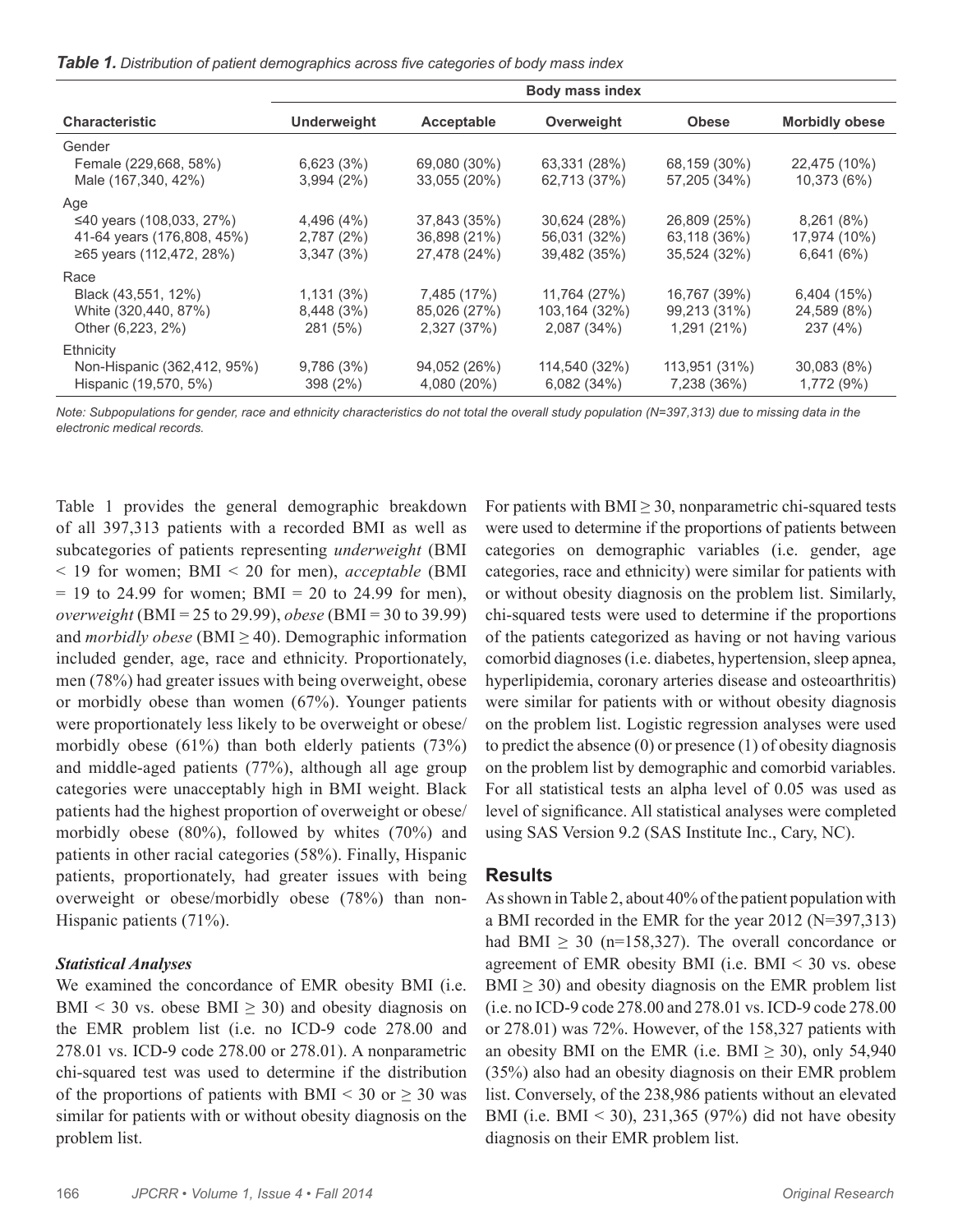*Table 2. Concordance of electronic medical record (EMR) body mass index (BMI < 30 vs. BMI ≥ 30) and obesity diagnosis on EMR problem list (i.e. no obesity listed vs. obesity listed on EMR problem list) for patients seen at Aurora Health Care in 2012*

|                       |                        | Obesity on EMR problem list |               |           |  |
|-----------------------|------------------------|-----------------------------|---------------|-----------|--|
| <b>EMR BMI</b>        | No.<br>(334, 752, 84%) | Yes<br>$(62, 561, 16\%)$    |               | $V^2$     |  |
| $<$ 30 (238,986, 60%) | 231,365 (58%)          | 7,621 (2%)                  | 231,365 (97%) | 71280.38* |  |
| ≥30 (158,327, 40%)    | 103,387 (26%)          | 54,940 (14%)                | 54,940 (35%)  |           |  |

*\*P<0.0001.*

\*\*Obesity BMI & obesity problem list agreement is the number of patients in which either: 1) obesity is not on EMR problem list given that the *EMR BMI is < 30; or 2) obesity is on EMR problem list given that the EMR BMI is ≥ 30.*

Table 3 provides a breakdown of the occurrence of obesity diagnosis on the problem list by categories of various demographic characteristics (i.e. gender, age, race and ethnicity) for patients with BMI  $\geq$  30 on their EMR. There was statistically significant differential concordance of BMI  $\geq$  30 and obesity diagnosis based on gender (37% for females vs. 31% for males), age (35% for  $\geq$  65 years and 36% for 41-64 years vs. 30% for  $\leq$  40 years) and race (42% for blacks vs. 34% for whites and 30% for other). No significant differences were found by ethnicity (i.e. non-Hispanic vs. Hispanic groups).

Table 4 provides a breakdown of the occurrence of obesity diagnosis on the problem list by other chronic health condition diagnoses (i.e. diabetes, hypertension, sleep apnea, hyperlipidemia, coronary artery disease and osteoarthritis) for patients with BMI  $\geq$  30 on their EMR. There was statistically significant differential concordance of  $BMI \geq 30$ and obesity diagnosis based on all relevant comorbid diagnoses, with greater likelihood of obesity being on the problem list if there was a co-occurring diagnosis. More specifically, in order of highest to lowest chi-squared value, obesity diagnosis was more likely to be on the problem list if patients also had a diagnosis of sleep apnea (30% vs. 62%), hypertension (25% vs. 43%), diabetes (30% vs. 49%), hyperlipidemia (26% vs. 42%), osteoarthritis (31% vs. 48%) and coronary artery disease (33% vs. 45%).

In a separate analysis, we found a statistically significant association ( $\chi^2$ =12741.20, P<0.0001) between the number of comorbid diagnoses (0, 1, 2-5, 6) and whether or not obesity was also on the problem list for the 158,327 patients with a  $BMI \geq 30$ . As expected, the greater the number of comorbid diagnoses, the more likely obesity was on the problem list. More specifically, obesity was least likely to be on the problem list if patients had zero comorbid diagnoses (18%), more likely if they had one comorbid diagnosis (30%), and

even more likely if they had two to five comorbid diagnoses (45%) or all six comorbid conditions (77%).

Logistic regression analyses revealed a number of demographic and comorbidities predictive of obesity diagnosis on the EMR problem list for patients with a  $BMI \geq 30$ . These relationships are provided in terms of odds ratios (OR) and revealed that, relative to demographics, being female (OR = 1.55 vs. males) or black (OR = 1.32 vs. whites) increased the odds of patients having obesity diagnosis on their problem list. In terms of patients having comorbid diagnoses versus not having diagnoses, sleep apnea (OR = 3.18), hypertension (OR = 1.69), diabetes  $(OR = 1.63)$ , osteoarthritis  $(OR = 1.75)$  and hyperlipidemia  $(OR = 1.53)$  increased the odds of patients having obesity diagnosis on their problem list. Diagnosis of coronary artery disease ( $OR = 1.16$ ) marginally increased the odds of patients having obesity diagnosis on their problem list.

Figure 1 displays a receiver-operator characteristic curve showing the strength of predicting obesity diagnosis on the problem list for patients with a BMI  $\geq$  30 with demographic and comorbid diagnoses. The curve, with c-statistic of 0.7016, shows that demographic and comorbid variables, when taken together, can be used to discriminate between patients having obesity diagnosed versus not having obesity diagnosed on the problem list. As a point of reference, a c-statistic of 0.5000 indicates a 50-50 chance that the predictor variables would classify patients as having or not having obesity on the problem list, essentially meaning the variables have no predictive value.

# **Discussion**

Our examination of the presence of obesity on a patient's problem list when BMI was  $\geq$  30 revealed several interesting findings. First and foremost, the relative presence of obesity in a problem list is infrequent, a finding also seen in other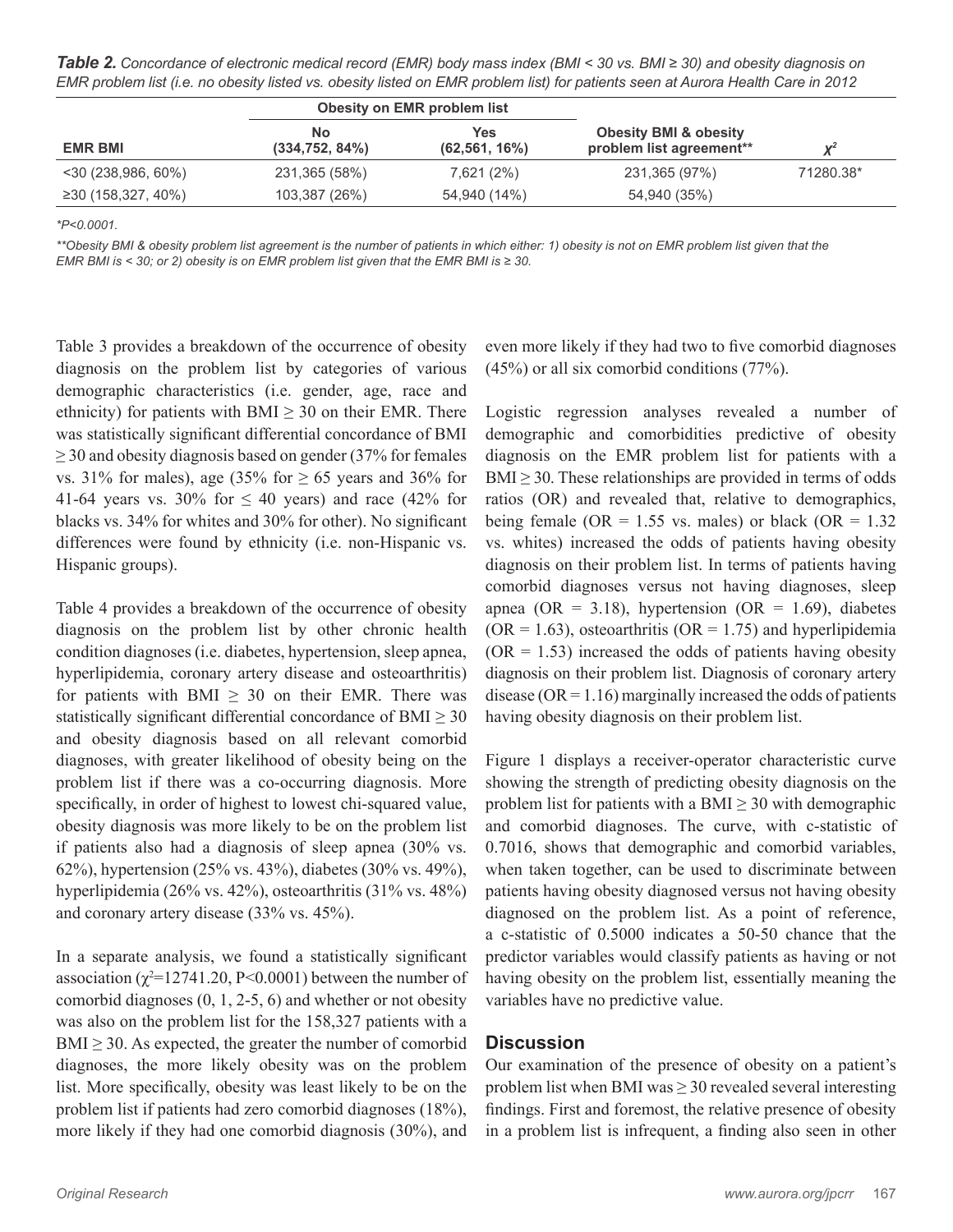*Table 3. Occurrence of obesity on the electronic medical record (EMR) problem list by categories of various demographic characteristics for patients with EMR body mass index ≥ 30*

|                       |               | Obesity on<br><b>EMR</b> problem |          |
|-----------------------|---------------|----------------------------------|----------|
| <b>Characteristic</b> | n (%)         | list, $n$ $\frac{9}{6}$          | $\chi^2$ |
| Gender                |               |                                  |          |
| Female                | 90,634 (57%)  | 33,641 (37%)                     | 537.86*  |
| Male                  | 67,578 (43%)  | 21,291 (31%)                     |          |
| Age                   |               |                                  |          |
| ≤40 years             | 35,070 (22%)  | 10,597 (30%)                     | 408.25*  |
| 41-64 years           | 81,092 (51%)  | 29,406 (36%)                     |          |
| $≥65$ years           | 42,165 (27%)  | 14,937 (35%)                     |          |
| Race                  |               |                                  |          |
| <b>Black</b>          | 23,171 (16%)  | 9,805(42%)                       | 622.22*  |
| White                 | 123,802 (83%) | 41,997 (34%)                     |          |
| Other                 | $1,528(1\%)$  | 456 (30%)                        |          |
| Ethnicity             |               |                                  |          |
| Non-Hispanic          | 144,034 (94%) | 50,427 (35%)                     | 2.83     |
| Hispanic              | 9,010(6%)     | 3,076 (34%)                      |          |
|                       |               |                                  |          |

*\*P<0.0001.*

*Note: Subpopulations for gender, race and ethnicity characteristics do not total the overall number of patients with EMR body mass index ≥ 30 (N=158,327) due to missing data in the electronic medical records.*

*Table 4. Occurrence of obesity on the electronic medical record (EMR) problem list by other chronic health condition diagnoses for patients with EMR body mass index ≥ 30*

|                         |                | Obesity on<br><b>EMR</b> problem |          |  |  |
|-------------------------|----------------|----------------------------------|----------|--|--|
| <b>Characteristic</b>   | n (%)          | list, $n$ $%$                    | $\chi^2$ |  |  |
| Sleep apnea             |                |                                  |          |  |  |
| <b>No</b>               | 134,882 (85%)  | 40,491 (30%)                     | 8807.39* |  |  |
| Yes                     | 23,445 (15%)   | 14,449 (62%)                     |          |  |  |
| Hypertension            |                |                                  |          |  |  |
| No                      | 69,965 (44%)   | 17,303 (25%)                     | 5498.75* |  |  |
| Yes                     | 88,362 (56%)   | 37,637 (43%)                     |          |  |  |
| <b>Diabetes</b>         |                |                                  |          |  |  |
| No                      | 117,317 (74%)  | 34,693 (30%)                     | 5256.92* |  |  |
| Yes                     | 41,010 (26%)   | 20,247 (49%)                     |          |  |  |
| Hyperlipidemia          |                |                                  |          |  |  |
| No                      | 75,186 (47%)   | 19,752 (26%)                     | 4489.88* |  |  |
| Yes                     | 83,141 (53%)   | 35,188 (42%)                     |          |  |  |
| Osteoarthritis          |                |                                  |          |  |  |
| No                      | 124, 167 (78%) | 38,430 (31%)                     | 3571.75* |  |  |
| Yes                     | 34,160 (22%)   | 16,510 (48%)                     |          |  |  |
| Coronary artery disease |                |                                  |          |  |  |
| No                      | 137,330 (87%)  | 45,405 (33%)                     | 1225.62* |  |  |
| Yes                     | 20,997 (13%)   | 9,535(45%)                       |          |  |  |

*\*P<0.0001.*

EMR surveys.14-16 Obesity diagnosis was documented in a patient problem list only 35% of the time in this group of 158,327 patients with a BMI  $\geq$  30. Obesity was documented more frequently in women, in middle-aged patients and in black patients. These demographic divisions were reported in prior studies, although whites rather than blacks generally had higher obesity documentation. Other reports highlight the increased success with weight reduction when physicians document and discuss weight loss.<sup>24,25</sup> Unfortunately, evidence-based weight management strategies have not proved sustainable in clinical practice, and few published primary care-based obesity treatment trials have yielded significant long-term outcomes.<sup>26</sup> Reports highlight that behaviorally based treatments are safe and effective for weight loss and maintenance but note that the majority of studies had high attrition rates, lacked postdiscontinuation data and often lacked statistical validity.<sup>27</sup> These results may influence physician willingness to add obesity to the problem list.

The absence of obesity documentation can have a negative impact on future patient health, making this documentation step an important health intervention. Weight is considered a modifiable risk factor, and alterations in BMI are associated with reduced risk. A large meta-analysis of randomized control trials has shown that weight reduction can both prevent and treat hypertension.<sup>28</sup> Obesity is recognized as a modifiable factor in the development of diabetes, and physical activity and weight control have been shown to be important in diabetes prevention and management.<sup>29,30</sup> A recent study on the effect of obesity on knee osteoarthritis reported a reduction in pain and increase in function and improvement in quality-of-life measures when a regimen of diet plus exercise reducing BMI was compared to either diet or exercise independently.31

Some of our findings are difficult to explain. For example, we found that the diagnosis of obesity was documented more often for some types of comorbid conditions, such as sleep apnea, hypertension and diabetes, and less often for others such as coronary artery disease and osteoarthritis. We found that a more acute and possibly more definitive diagnosis such as coronary artery disease was associated with a 50% or more reduction in obesity documentation. We assert that practitioners might make a more direct connection between obesity and other comorbidities such as sleep apnea, hypertension and diabetes. Alternatively, comorbid conditions such as coronary artery disease and osteoarthritis may represent more advanced comorbidities associated with obesity and that practitioner documentation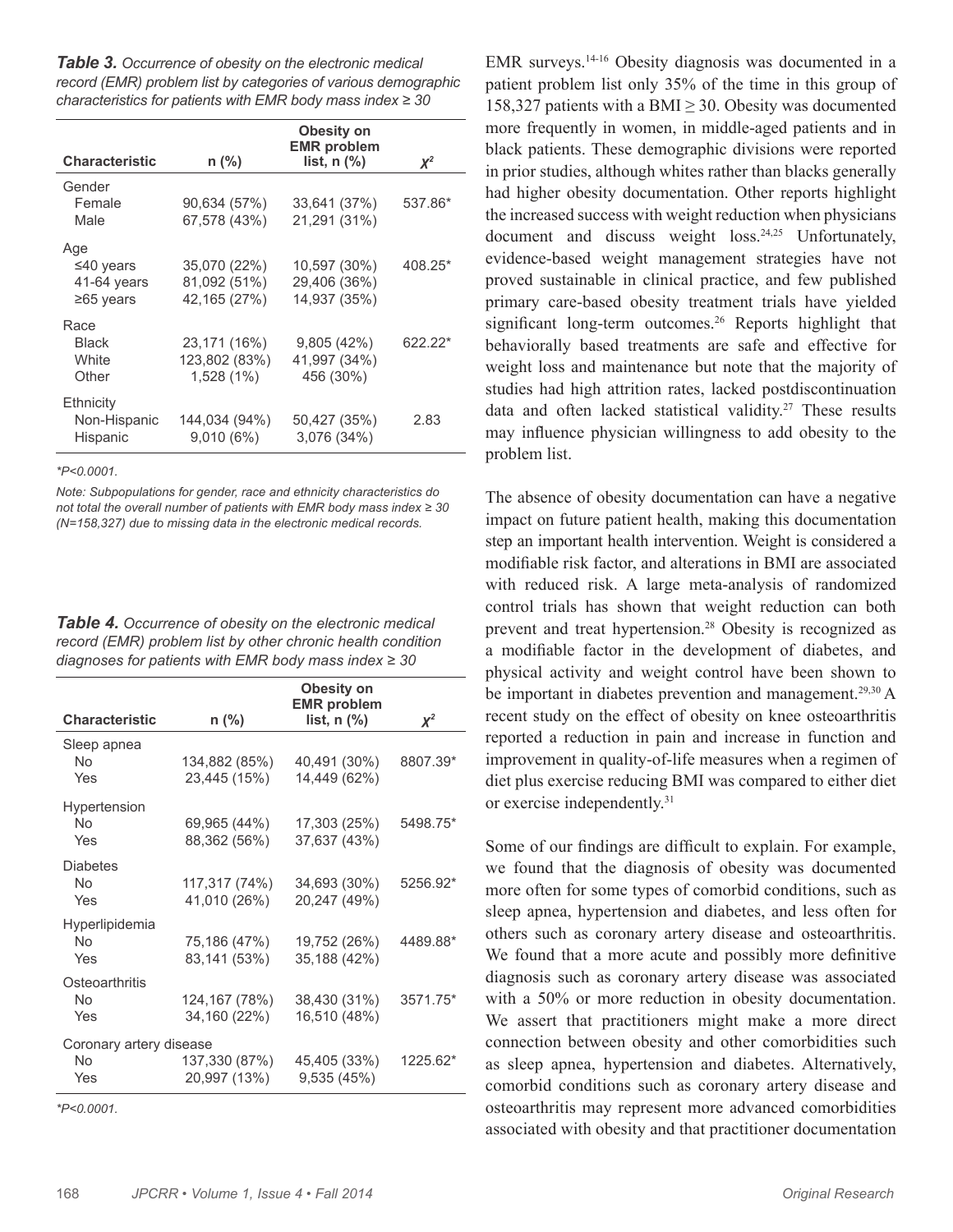

*Figure 1. Receiver-operator characteristic (ROC) curve using demographic and comorbid diagnosis variables in predicting obesity diagnosis in the electronic medical record for patients with body mass index ≥ 30.*

of obesity might therefore be perceived as less crucial. Consistent with expectations, we also found a significant positive association between the number of comorbid diagnoses and the documentation of obesity on the problem list; the more diagnoses, the more likely obesity diagnosis was documented on the EMR. Taken together, it may be that health care providers view diagnosing and treating patients for obesity as secondary to treating more severe and advanced chronic health conditions; there could be a perceived futility by caregivers in documenting obesity as a potential root cause of the other comorbidities they are documenting.

Our study does suffer from limitations inherent in reviewing large data sets. The entry of patient information into the EMR, including height and weight, which are required in determining BMI, can be unreliable. Individuals receiving specialty care not pertinent to the diagnosis of obesity may not have their data related to obesity entered. Furthermore, physicians have reported they will often fail to enter obesity into a problem list if it is not relevant to the encounter. Another limitation may be that the EMR does not capture the counseling regarding weight management that the physician delivers despite not entering obesity into the problem list. Results from a survey conducted by our research team of

Wisconsin physicians suggested there are multiple barriers to adding obesity to the problem list, including lack of time, treatment availability and treatment effectiveness as well as patient resistance.<sup>32</sup>

# **Conclusions**

Obesity often is not recorded in the EMR problem list despite documentation of obesity BMI in the patient EMR. One explanation for this could be that obesity among American adults is common. Two-thirds of adults are either overweight or obese, and this may be overwhelming for primary care physicians to deal with in the context of their medical practice. Patients may see their providers for a number of reasons and, while a discussion about weight may occur, there may be more pressing medical issues that prevent it from being added to the problem list. Closely aligned with this issue is the difficulty physicians and other providers may have in talking with their patients about the issue of obesity. This issue may be exacerbated by differences of gender, race and culture between the provider and the patient. Finally, despite knowing what works in terms of achieving successful weight loss at the individual level, change at the community level is much more difficult to achieve. This is more noticeable within low-income communities where there are fewer resources that support healthy eating and active living and greater disparities of overweight and obesity.

Future research must identify long-term successful strategies for weight reduction that influence health care providers to include the diagnosis of obesity on the EMR problem list. Improving weight reduction outcomes and including them in best practices is integral to transforming obesity and weight management into a systemic health care change in true accountable care organizations. A synergistic approach to solving this transformation must be conducted. Researchers and practitioners must consider why practitioners fail to document obesity and work toward finding new translational and systematic approaches in the management of chronic diseases. Innovative, patient-centered approaches that are developed by patients for patients are required. These approaches should consider cultural context and social and physical resources available to patients. Identifying and assessing early-stage metabolic syndrome, for example, will advance our secondary prevention efforts in chronic disease management.

### **Conflicts of Interest**

None.